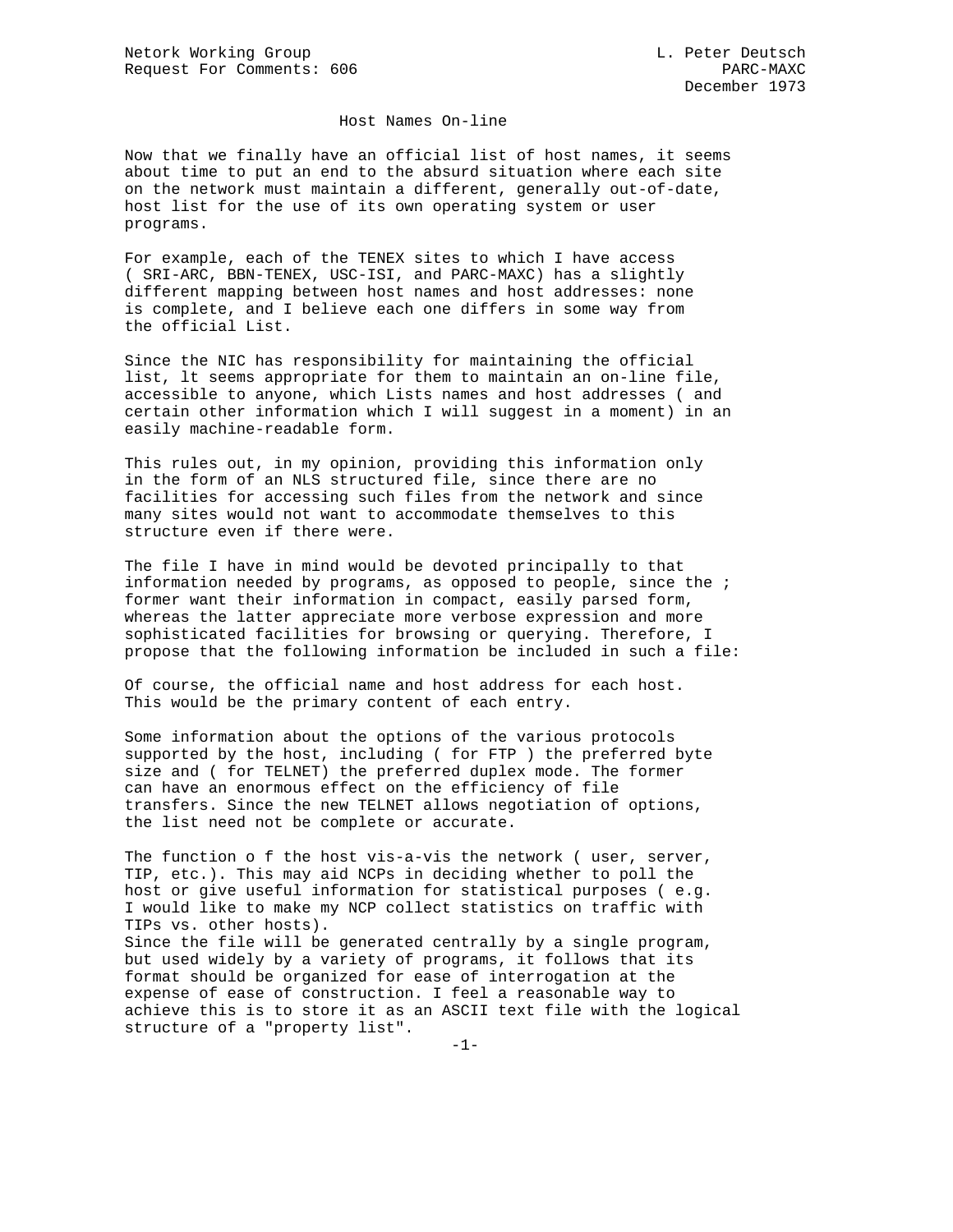In other words, aside from the two basic facts in each entry ( name and address), the information will be expressed in the form of <attribute, value> pairs rather than having the attribute be recognized by format, position, etc.

l don't believe it matters a great deal exactly how this file is formatted, so I will make a suggestion in the hope that no one cares enough to protest it. ( This has never worked before in the history of the network, but it' s still worth a try ) The following is the proposed syntax of the file.

<host-name-file> ::= <entry> | <host-name-file> <entry>

<entry> ::= <data-part> <end-of-line>

Note that this produces a blank line after the <data-part>. <data-part> ::= <basic-part> | <data-part> <attribute-item> <basic-part> ::= <host-name> , <host-address> <end-of-line> <attribute-item> ::= <attribute-name> = <attribute-value> <end-of-line> This leaves the following terms undefined:

<end-of-line>: I don't know what end-of-line indication is in favor in the network community these days. I personally favor carriage-return followed by line-feed. TENEX tends to use the single character octal 37, which is totally non-standard and inappropriate for this application.

<host-name>: an official host name as specified in the recent RFC 597 (NIC 20826) by NJN and JAKE. It is my understanding that these names are restricted to letters, digits, hyphens, and parentheses ( including the network name).

<host-address>: a decimal host address, relative to its own network ( I would assume). There has been no general discussion of multi-network addressing -- although there is apparently an unpublicized Internetworking Protocol experiment in progress - and some other convention may be more desirable. <attribute-name>: an arbitrary name containing only letters, digits, and hyphens. We will have to agree on some names like BEST-FTP-BYTE-SIZE (?), but I am willing to let the NIC pick them.

<attribute-value>: an arbitrary string not containing <end--of-line>, whose interpretation depends in general on the attribute. For example, there might be an attribute SERVERS whose value was a list of the servers customarily run by the site.

The following are some specific attributes that I think would be worthwhile:

NICKNAMES -- value is a list of acceptable nicknames for the host. Any system that provides name-to-address translation is encouraged ( although of course not required) to accept these names as alternatives to the official host name.